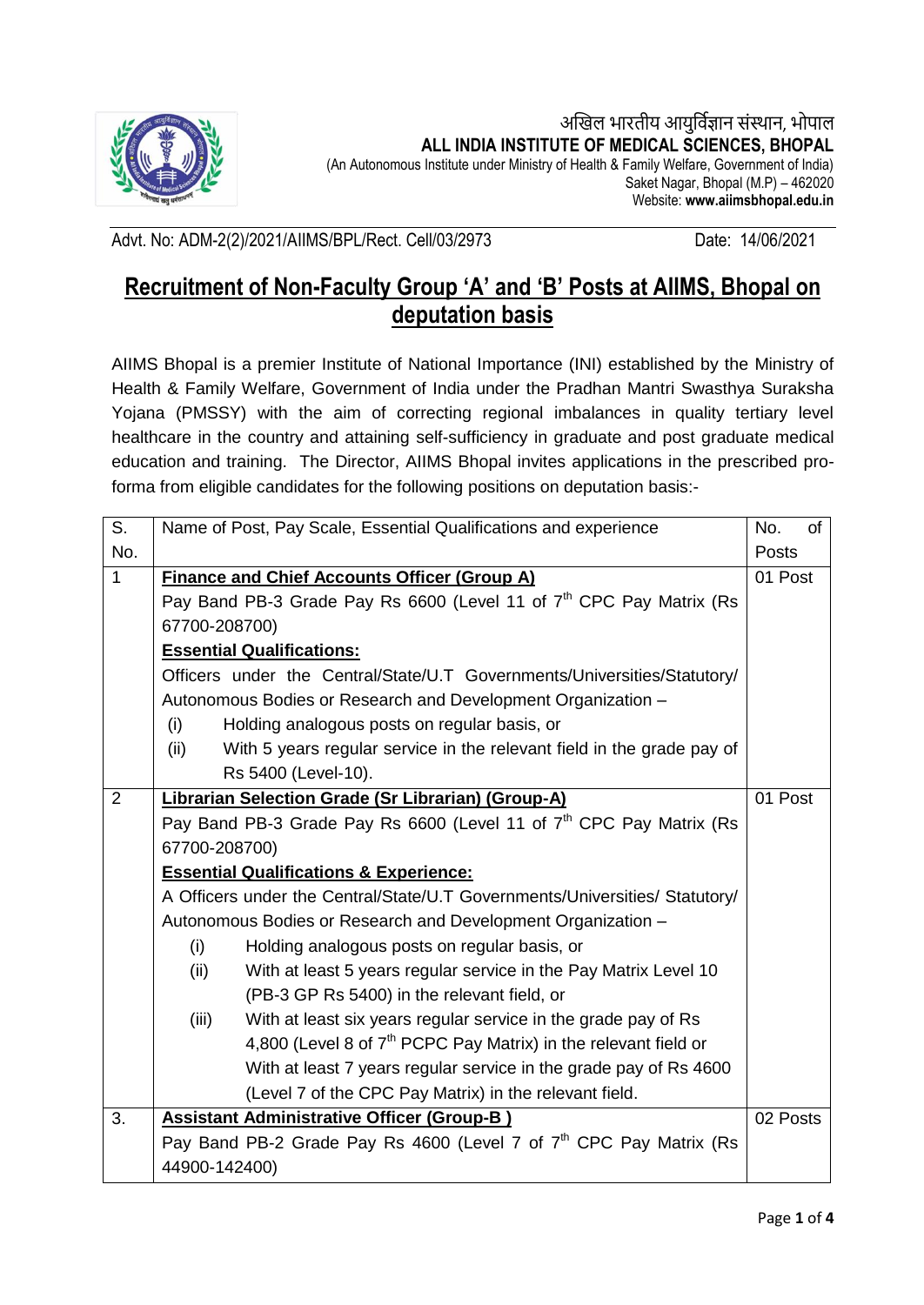|    | <b>Essential Qualifications:</b>                                                 |          |
|----|----------------------------------------------------------------------------------|----------|
|    | Officers under the Central/State/U.T Governments/Universities/Statutory/         |          |
|    | Autonomous Bodies or Research and Development Organization -                     |          |
|    | Holding analogous posts on regular basis, or<br>(i)                              |          |
|    | With 5 years regular service in the grade pay of Rs 4200 (Level-6)<br>(ii)       |          |
|    | of 7 <sup>th</sup> CPC) in the relevant filed and possessing Degree from         |          |
|    | recognized University or its equivalent.                                         |          |
|    | Desirable MBA/PG diploma in management from recognized<br>(iii)                  |          |
|    | institutes                                                                       |          |
| 4. | <b>Assistant Accounts Officer: (Group-B)</b>                                     | 02 Posts |
|    | Pay Band PB-2 Grade Pay Rs 4600 (Level 7 of $7th$ CPC Pay Matrix (Rs             |          |
|    | 44900-142400)                                                                    |          |
|    | <b>Essential Qualifications:</b>                                                 |          |
|    | Officers under the Central/State/U.T Governments/Universities/Statutory/         |          |
|    | Autonomous Bodies or Research and Development Organization -                     |          |
|    |                                                                                  |          |
|    | (i)Holding analogous posts on regular basis, or                                  |          |
|    | Junior Accounts Officer with five years of regular service in the grade pay of   |          |
|    | Rs 4200 (LOevel-6 of $7th$ CPC)                                                  |          |
| 5  | <b>Chief Pharmacist (Group-B)</b>                                                | 01 Post  |
|    | Pay Band PB-2 Grade Pay Rs 4600 (Level 7 of $7th$ CPC Pay Matrix (Rs             |          |
|    | 44900-142400)                                                                    |          |
|    | <b>Educational and other Qualifications:</b>                                     |          |
|    | Officers under the Central/State/U.T Governments/Universities/Statutory/         |          |
|    | Autonomous Bodies or Research and Development Organization -                     |          |
|    |                                                                                  |          |
|    | (i) Holding analogous posts on regular basis, or                                 |          |
|    |                                                                                  |          |
|    | (ii) with five years regular service in the grade of Pharmacist Grade II in the  |          |
|    | Grade Pay of Rs 4200 (Level 6 of $7th$ CPC Pay Matrix)                           |          |
| 6. | Office Superintendent: (Group-B)                                                 | 01 Post  |
|    | Pay Band PB-2 Grade Pay Rs 4200 (Level 6 of $7th$ CPC Pay Matrix (Rs             |          |
|    | 35400-112400)                                                                    |          |
|    | <b>Essential Qualifications:</b>                                                 |          |
|    | Officers under the Central/State/U.T Governments/Universities/Statutory/         |          |
|    | Autonomous Bodies or Research and Development Organization -                     |          |
|    |                                                                                  |          |
|    | (i)Holding analogous posts on regular basis, or                                  |          |
|    | (ii) with 10 years regular service in the Grade Pay of Rs 2400 (Level-4 of $7th$ |          |
|    | CPC Pay Matrix) in the relevant field.                                           |          |

## **Note:**

I. The Director, AIIMS, Bhopal reserves the right to vary the vacancies or cancel the exercise, at any stage of the process without assigning any reason thereof.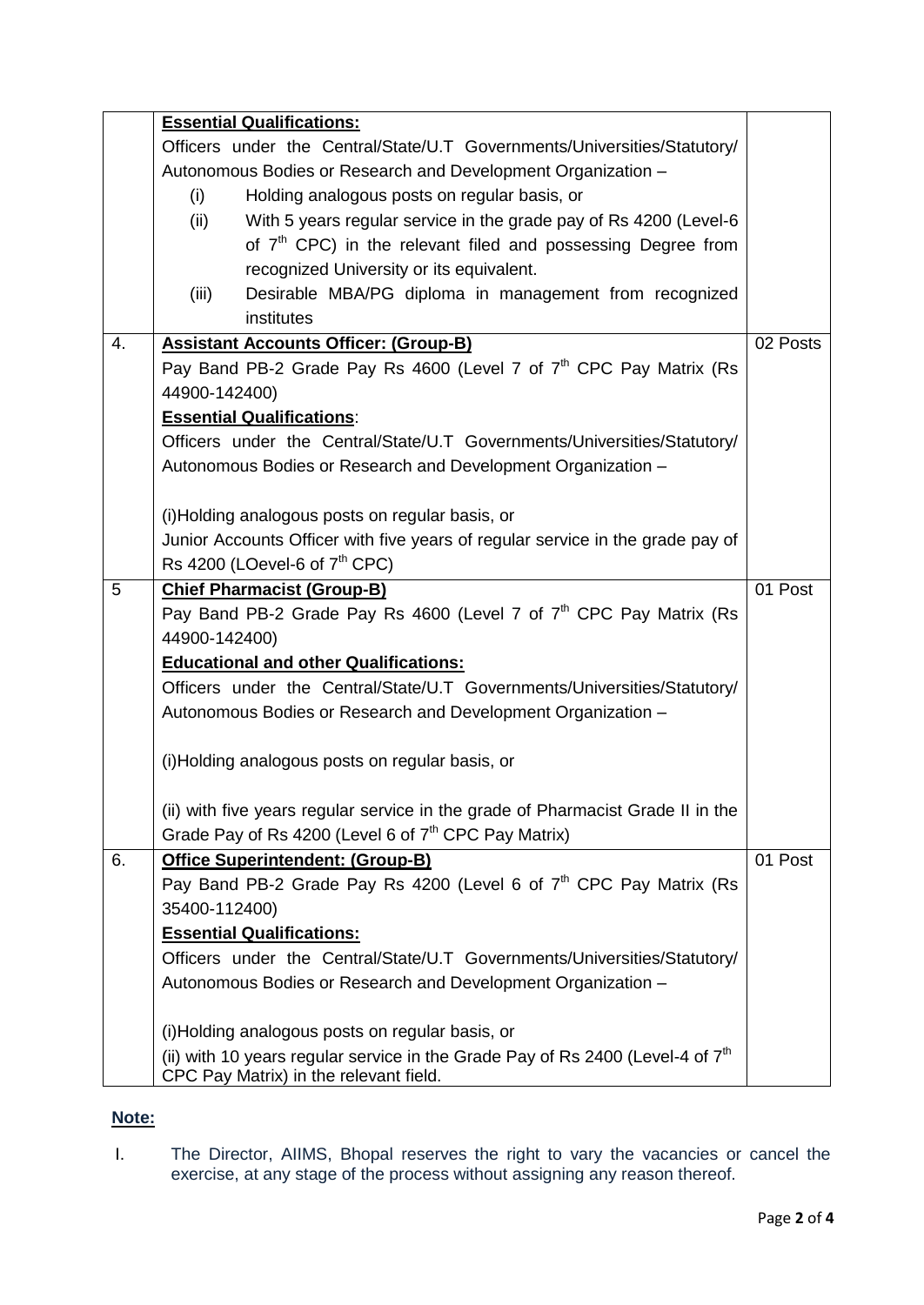- II. Maximum age limit for applying for the aforesaid posts on deputation basis is **56 years** as on last date of receipt of application **(45** days from the date of publication of this advertisement.
- III. Maximum age limit, qualifications and experience of the candidates applying for the posts will be computed as on the last date of receipt of applications.
- IV. Applications for the posts on deputation basis, should be submitted through proper channel along with copies of APARs for the preceding five years, Vigilance Clearance Certificate etc as per the application form (Annexure-A).
- V. While forwarding their applications, the applicants should ensure that Employer/Cadre Controlling Authority verifies the service particulars and other details of the applicants and that they fulfill the eligibility conditions. Duly attested/certified photocopies of the applicant's up-to-date Confidential Reports (at least for the preceding 05 years) along with vigilance/disciplinary clearance certificate and other supporting documents are also enclosed with the application as given in the application format. Application without vigilance clearance and ACRs/APARs dossiers will not be considered. Selfattested copies of documents related to qualification, experience etc. may also be enclosed with the applications.
- VI. The initial period of deputation shall ordinarily be three years from date of appointment and the same will be regulated as per DoPT guidelines.
- VII. The deputation will be governed by the standard terms and conditions of deputation provided under Department of Personnel & Training's OM/order issued/ amended from time to time.
- VIII. All the posts carry usual allowance as admissible to Central Government Employees of similar status and other allowances sanctioned at AIIMS, Bhopal (M.P.) from time to time.
- IX. Candidates working in private organization/institute etc are not eligible for applying for the posts to be filled up on deputation basis.
- X. The prescribed qualifications and experience are minimum and mere possessing of the same does not entitle any candidate to be called for interview or for the selection. Based on the number of applications, qualifications and experience of the candidates, the Screening Committee may restrict the number of candidates to be short-listed for interview. Candidates called for interview will have to produce all relevant documents in original in support of the details furnished in their application at the time of interview. They may also be asked to submit an affidavit/declaration as decided by the Competent Authority at the time of Interview. The methodology of Selection will be decided by the Selection Committee as deemed fit besides any other matter relating to the Selection process.
- XI. The decision of the competent authority regarding short listing and selection of candidates will be final and binding and no representation will be entertained in this regard.
- XII. All the appointees will have to conform to the rules of conduct and discipline as applicable to the Institute employees.